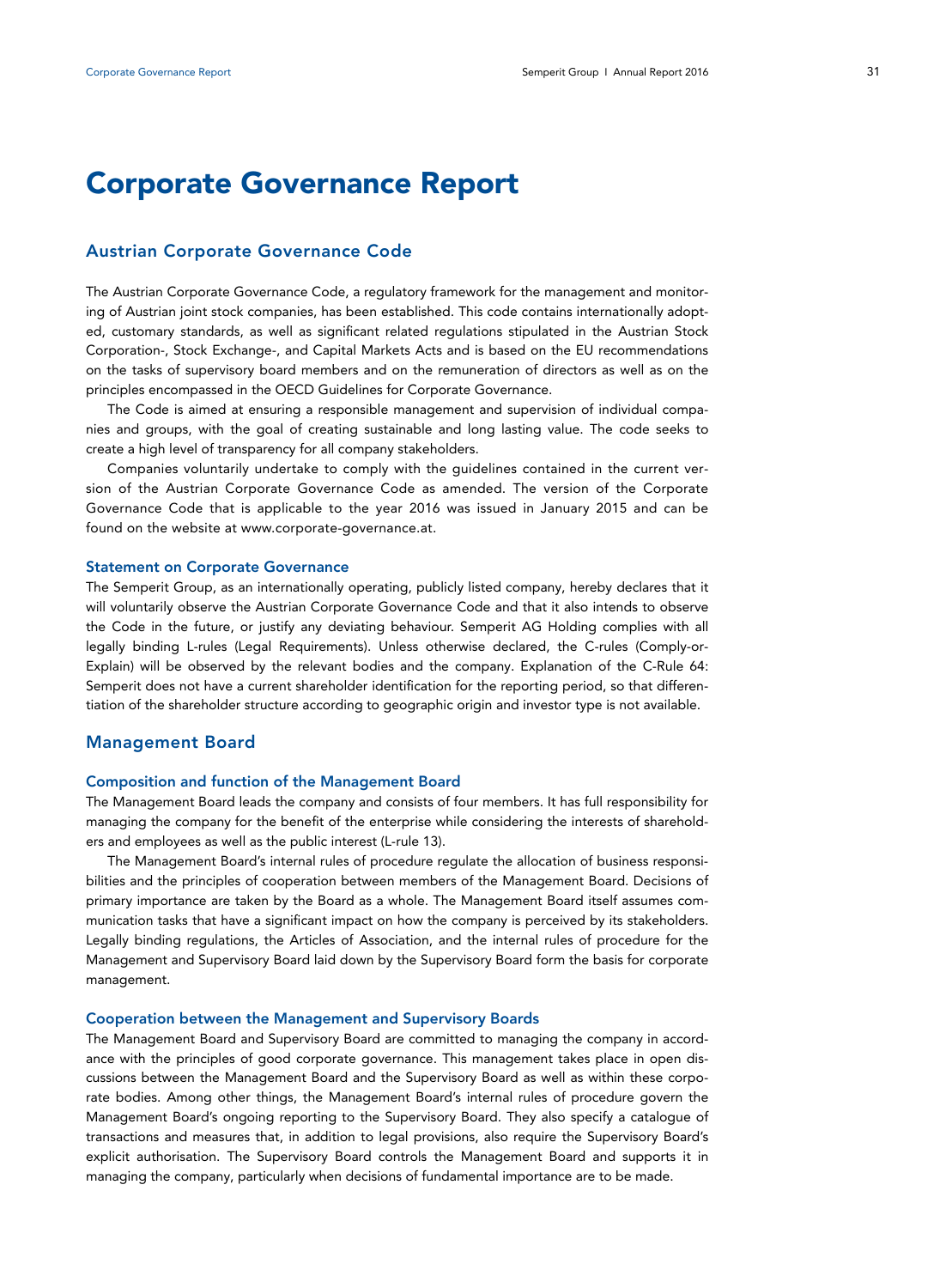The strategic direction of the company is determined in close cooperation between the Management Board and the Supervisory Board and is discussed in Supervisory Board meetings held at regular intervals.

#### Organisational structure Semperit Group

| <b>Thomas Fahnemann</b><br><b>Chief Executive Officer</b> |                            | <b>Frank Gumbinger</b><br><b>Chief Financial Officer</b> |                   | <b>Michele Melchiorre</b><br><b>Chief Technical Officer</b> |                                       | <b>Richard Ehrenfeldner</b>       |                                                     |
|-----------------------------------------------------------|----------------------------|----------------------------------------------------------|-------------------|-------------------------------------------------------------|---------------------------------------|-----------------------------------|-----------------------------------------------------|
| <b>Business Sectors</b><br>Medical+<br>Industrial         | Procurement &<br>Logistics | Accounting                                               | Controlling       | Engineering &<br>Maintenance                                | Innovation &<br>Technology            | Semperflex<br>Asia Corp.<br>(SAC) | Special<br>Projects                                 |
| Corporate<br>Development &<br>Strategy                    | Communications             | Tax                                                      | Treasury          | Operational<br>Excellence                                   | Quality<br>Management                 |                                   |                                                     |
| Human<br>Resources                                        | Compliance                 | Investor<br>Relations                                    | Internal<br>Audit | Mixing                                                      | Operations<br>Industrial +<br>Medical |                                   |                                                     |
|                                                           |                            | Risk<br>Management                                       | Legal             |                                                             |                                       |                                   |                                                     |
|                                                           |                            | Information<br>Technology                                | Opal              |                                                             |                                       |                                   |                                                     |
|                                                           |                            |                                                          |                   |                                                             | Management Board                      |                                   | <b>Business Sectors Example 2</b> Central functions |

# **Corporate bodies of Semperit AG Holding: Management Board**

## **Thomas Fahnemann**

Chairman of the Management Board since 14 April 2011; previously Deputy Chairman of the Management Board since joining the company on 1 December 2010; period of office ends on 31 December 2019

Following his studies in business administration in Mainz, Germany, Thomas Fahnemann, born in 1961, completed an Executive MBA Program at Northwestern University in Chicago. Thomas Fahnemann began his professional career with Hoechst AG in Frankfurt in 1983. He subsequently assumed several executive positions in Germany and in the USA. In 1995, he was appointed Group Department Manager for Trevira in North Carolina, USA, and starting in 1998, served as Chief Operating Officer for KoSa in Houston, USA. In 2003, he became CEO and Chairman of the Management Board of Lenzing AG in Austria. From 2009 to 2010, he was Chairman of the Management Board of RHI AG, Vienna. He holds no Supervisory Board mandates in other companies that are not included in the consolidated financial statements pursuant to C-rule 16 of the Austrian Corporate Governance Code.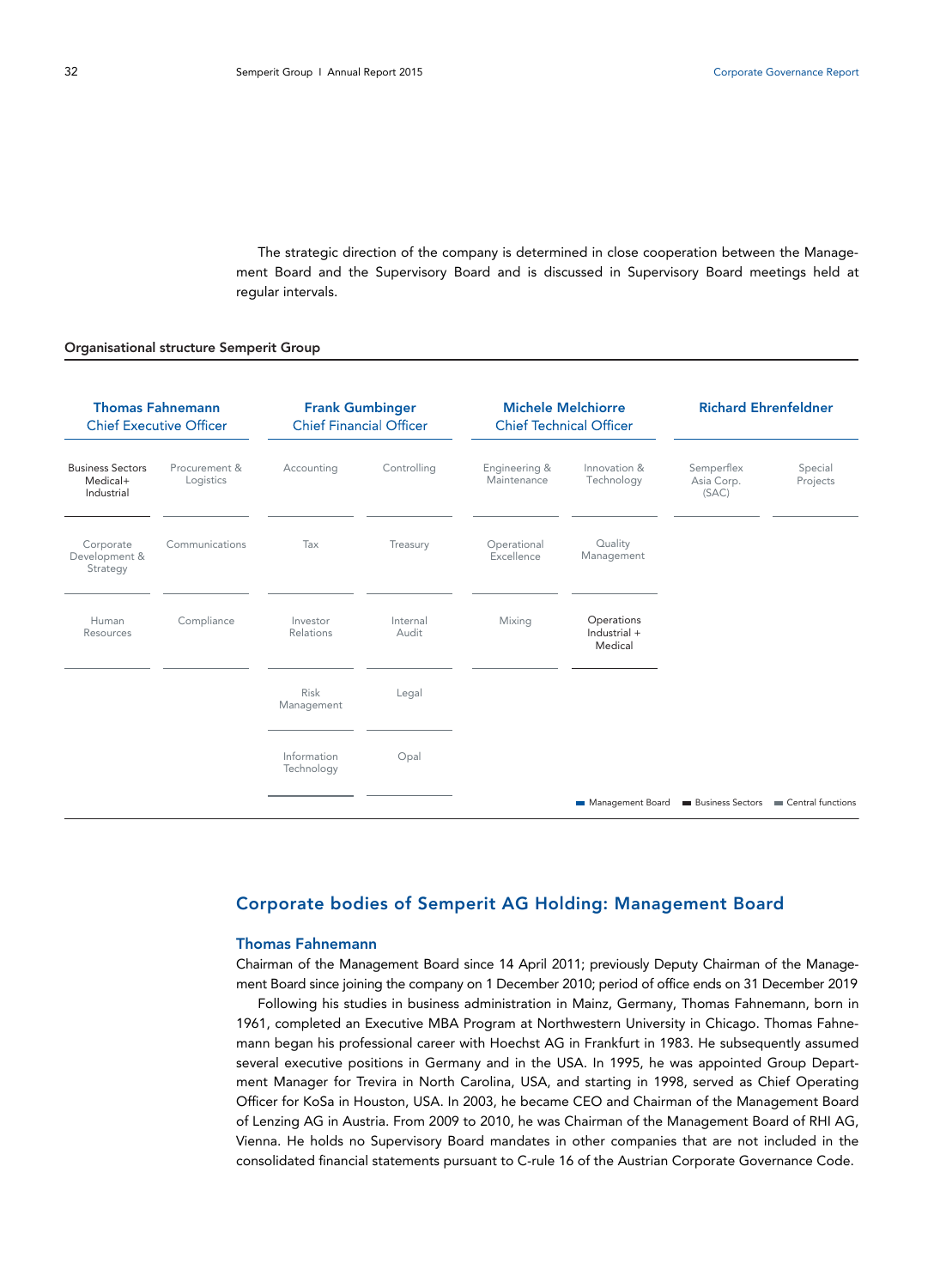#### **Frank Gumbinger**

Member of the Management Board since 1 December 2016, Chief Financial Officer (CFO), period of office ends on 31 December 2019

After completing his university degree in Business Administration in Frankfurt, Frank Gumbinger, born in 1968, worked as an auditor and consultant with PricewaterhouseCoopers from 1996 to 1998 prior to switching to Delton AG in Bad Homburg in 1999. He held various leading positions within the associated group companies until 2008. From 2001 to 2005 he was Head of the Corporate Development and Strategy Department as well as Head of Controlling with ERGO-PHARM Beteiligungsgesellschaft mbH/Heel GmbH. Then Gumbinger transferred within the group to become CFO of CEAG AG. Most recently, he was CFO of the Progroup AG in Landau. He holds no Supervisory Board mandates in other companies that are not included in the consolidated financial statements pursuant to C-rule 16 of the Austrian Corporate Governance Code.

#### **Richard Ehrenfeldner**

Member of the Management Board since 1 October 2001; member of the Management Board; period of office ends on 31 May 2018

After concluding his studies in process engineering (chemical plant engineering) at the Graz University of Technology, Richard Ehrenfeldner, born in 1954, commenced his professional career in 1984 with AT&S in Leoben, where he was head of the Departments of Production and Expansion with a particular focus on large investments in expanding production capabilities. In 1989, he moved to Semperit AG Holding. As Technical Manager of the Sempermed segment, he was responsible for the expansion of manufacturing facilities as well as the construction and development of new plants in Sopron, Hungary, Hat Yai, Thailand, and Shanghai, China. He holds no Supervisory Board mandates in other companies that are not included in the consolidated financial statements pursuant to C-rule 16 of the Austrian Corporate Governance Code.

## **Michele Melchiorre**

Member of the Management Board since 1 June 2016; Chief Technical Officer (CTO); period of office ends on 31 May 2019

Michele Melchiorre, born in 1964, studied mechanical engineering at the prestigious Technical University Aachen and business administration at the University of Hagen. He began his professional career at Daimler Benz AG in 1988. In the following years, he assumed a number of management functions in the international automotive and aviation industry – initially at the DASA / EADS Group in Augsburg and then at DaimlerChrysler AG in Stuttgart. In 2007 he became Vice President Manufacturing Engineering at Fiat Chrysler Automobiles in Turin. He was most recently employed as Group Vice President Global Supply Chain at Bombardier Transportation in Berlin. He holds no Supervisory Board mandates in other companies that are not included in the consolidated financial statements pursuant to C-rule 16 of the Austrian Corporate Governance Code.

## **Johannes Schmidt-Schultes**

Member of the Management Board since 15 April 2011; Chief Financial Officer (CFO); period of office ended on 30 November 2016

Johannes Schmidt-Schultes, born in 1966, concluded his studies in economics at the University of Hanover, Germany, in 1993. In 1996, he earned a doctorate at the Ludwig Maximilian University in Munich, Germany. He studied abroad at Aston University in Birmingham, UK, as well as at the University of California in Berkeley, USA. During his tenure as a university assistant, Johannes Schmidt-Schultes worked for the strategy consultants Bain & Company in Munich. From 1996 to 1999, he served as Head of the Department of Investment Controlling and Group Development at VIAG AG in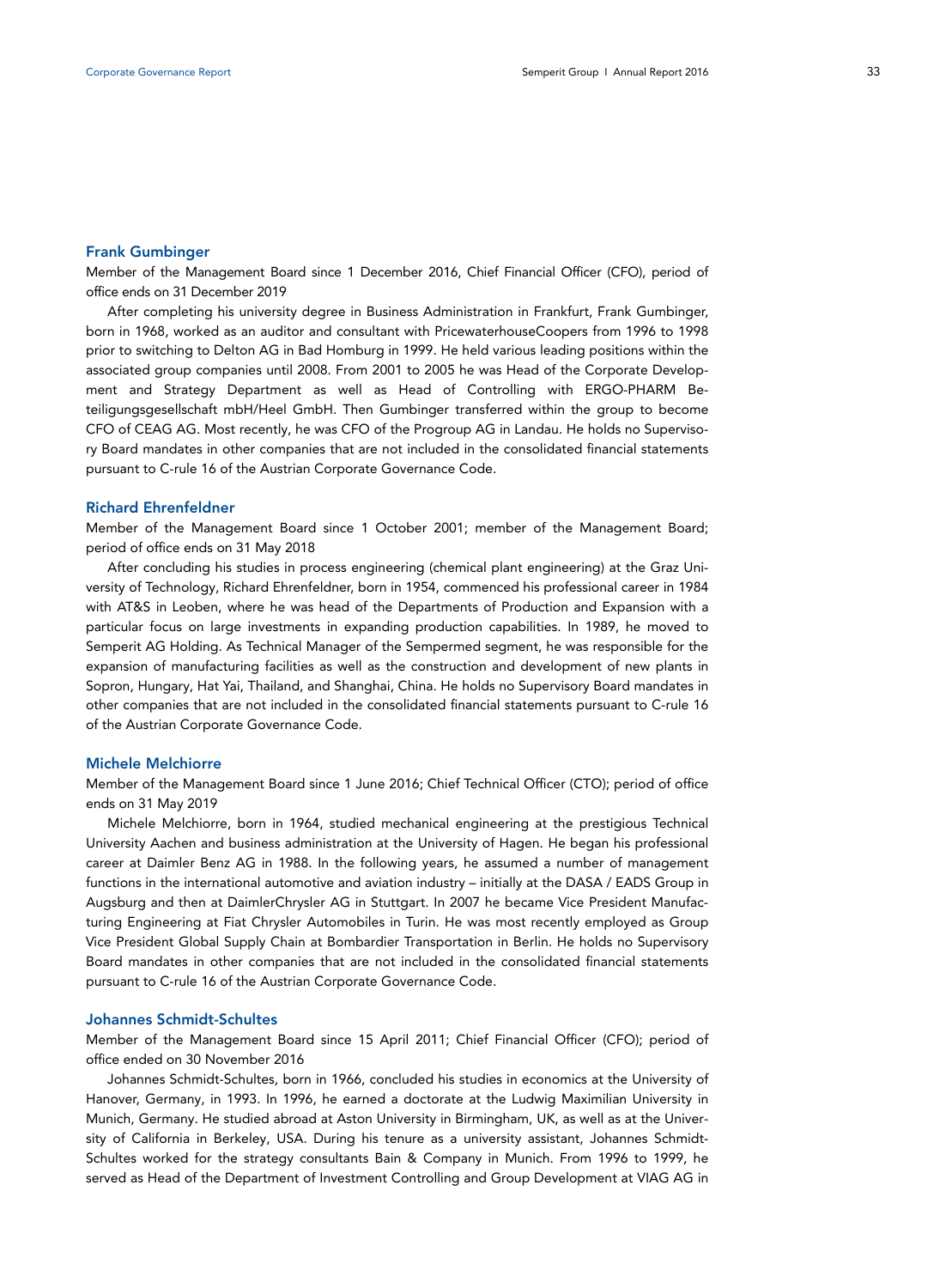Munich, and from 1999 to 2001, he was Managing Director of Finance for Kloeckner & Co in Vienna. In 2001, he moved to Deutsche Telekom Group – first as CFO of T-Mobile Austria in Vienna and then, from 2004 to 2007, of T-Mobile UK in Hatfield, UK. From 2007 to 2011, he was Deputy Chief Financial Officer of the Australian telecommunications company Telstra Corporation in Melbourne, Australia. He held no Supervisory Board mandates in other companies that are not included in the consolidated financial statements pursuant to C-rule 16 of the Austrian Corporate Governance Code.

In agreement with the company, Johannes Schmidt-Schultes resigned from his position as of 30 November 2016.

## **Declan Daly**

Member of the Management Board since 1 June 2014; Chief Information Officer (CIO); period of office ended on 30 November 2016

Declan Daly, born in 1966 in Dublin, studied electrical engineering at the Dublin City University and graduated with honours. He began his professional career in 1988 in software engineering at Asea Brown Boveri (ABB), where he specialised in industrial process automation and was responsible for sales of control systems in Ireland and Austria. In 1996, he completed an MBA programme at the INSEAD Business School in Fontainebleau, France, and then worked for three years as a management consultant at Gemini Consulting in Germany. In 2000, he moved to General Electric for ten years, where, at the beginning, he headed the Corporate Initiatives Europe department. From 2002, Declan Daly worked as Chief Operating Officer for GE Money Bank in Switzerland, where he was responsible for the modernisation and reorganisation of customer service, contract processing and collections. He was appointed CEO of GE Money Bank Austria in 2006, where he contributed in this role to the strategic reorientation of the bank's activities in preparation for its sale, which took place in 2009. From 2009 until 2014, he was Vice President Europe at Western Union, an international financial services provider. He held no Supervisory Board mandates in other companies that are not included in the consolidated financial statements pursuant to C-rule 16 of the Austrian Corporate Governance Code.

In agreement with the company, Declan Daly resigned from his position as of 30 November 2016.

## **Remuneration of the Management Board**

The remuneration of the Management Board consists of a fixed salary component, a short-term variable, performance-based component, and a long-term variable, performance-based component, as well as remuneration in kind. The assessment for the short-term variable, performance-based salary component of the Management Board is based on consolidated net profit, the return on capital employed (ROCE) and individual, qualitative targets.

A variable, performance-based bonus component that is linked to the achievement of sustainable, long-term and multi-year performance criteria has been integrated into the remuneration of all Management Board members. Based on the achievement of the quantitative changes of revenue, EBIT margin and total shareholder return (TSR) compared with a determined peer group as well as of personal quantitative goals, the long-term bonus for Thomas Fahnemann and Richard Ehrenfeldner was determined for the past financial year. The subsequently determined long-term bonus is credited to the bonus bank account and the balance is paid out at one third each. If the pre-defined goals are not attained within a year, no bonus will be allocated. In case of a substantial underperformance compared with the peer group companies, a negative allocation is made to the bonus bank, or, in certain cases of a premature termination of the Management Board mandate, the remaining unpaid share of the bonus was agreed.

For Michele Melchiorre, the long-term increase of Semperit's equity value in accordance with a predefined formula over a calculation period of several years is the target value for the long-term bonus from the start of the business year.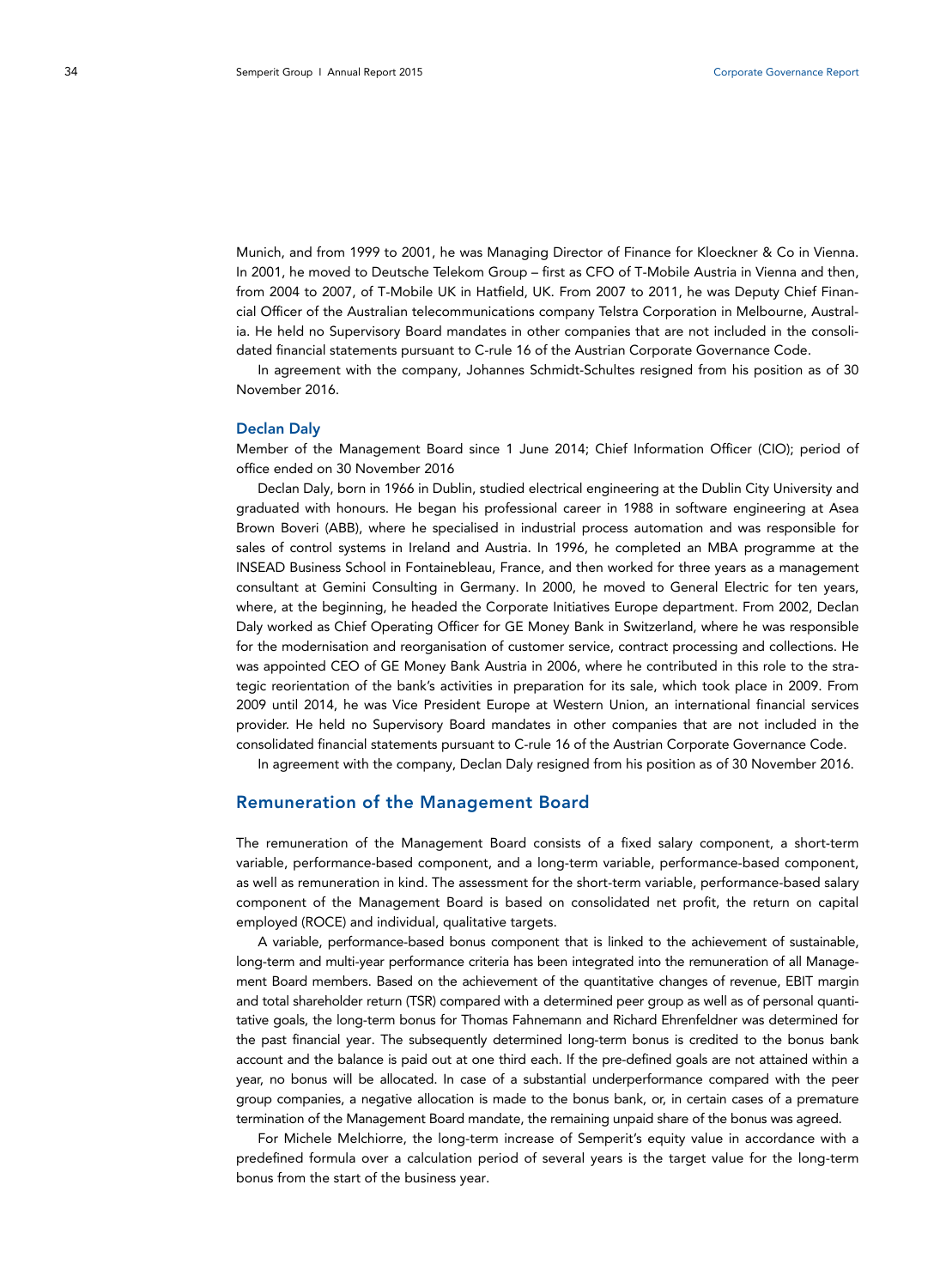For Frank Gumbinger, the achievement of qualitative strategic goals with long-term effects is the target value for the long-term bonus from the start of the business year.

The upper limits for variable, performance-based remuneration components (short- and long-term components) for Thomas Fahnemann and Richard Ehrenfeldner are at 150% and 93% of the annual fixed remuneration. The relevant upper limit for Michele Melchiorre is at 121% and for Frank Gumbinger at 107% and is calculated from the short-term variable share plus the long-term bonus share in relation to the current fixed annual remuneration.

In 2016, the remuneration paid to the active members of the Management Board totalled EUR 2.676 thousand (2015: EUR 3,323 thousand) – in consideration of the repayments for variable remunerations for previous years – of which EUR 2,117 thousand or 79% (2015: EUR 1,903 thousand or 57%) consisted of fixed remuneration and EUR 559 thousand or 21% (2015: EUR 1,420 thousand or 43%) of variable salary components.

#### **Remuneration paid to the Management Board**

|                                         | 2016                                                                                |                                             |                                                            |                                                                   |       |                                                                                      | 2015                                        |                                                            |       |
|-----------------------------------------|-------------------------------------------------------------------------------------|---------------------------------------------|------------------------------------------------------------|-------------------------------------------------------------------|-------|--------------------------------------------------------------------------------------|---------------------------------------------|------------------------------------------------------------|-------|
| in EUR thousand                         | Fixed<br>remunerati<br>on (incl.<br>payments<br>in kind and<br>daily<br>allowances) | Variable<br>short-term<br>remunera-<br>tion | Variable<br>long-term<br>remunera-<br>tion (bonus<br>bank) | Repayment<br>for variable<br>remuneration<br>in previous<br>years | Total | Fixed<br>remunera-<br>tion (incl.<br>payments in<br>kind and<br>daily<br>allowances) | Variable<br>short-term<br>remunera-<br>tion | Variable<br>long-term<br>remunera-<br>tion (bonus<br>bank) | Total |
| Thomas<br>Fahnemann,<br>Chairman        | 562                                                                                 | 340                                         | 115                                                        | $-267$                                                            | 750   | 600                                                                                  | 663                                         | 138                                                        | 1,401 |
| Richard<br>Ehrenfeldner                 | 432                                                                                 | 159                                         | 49                                                         | $-139$                                                            | 501   | 411                                                                                  | 184                                         | 55                                                         | 649   |
| Frank<br>Gumbinger                      | 35                                                                                  | 80                                          | $\qquad \qquad$                                            | $\overline{\phantom{0}}$                                          | 115   | -                                                                                    |                                             | $\qquad \qquad -$                                          |       |
| Michele<br>Melchiorre                   | 245                                                                                 | 60                                          |                                                            | -                                                                 | 305   |                                                                                      |                                             | $\qquad \qquad -$                                          |       |
| Johannes<br>Schmidt-<br><b>Schultes</b> | 395                                                                                 | 171                                         | 45                                                         | $-158$                                                            | 453   | 418                                                                                  | 199                                         | 49                                                         | 665   |
| Declan Daly                             | 450                                                                                 | 170                                         | 24                                                         | $-90$                                                             | 553   | 474                                                                                  | 116                                         | 18                                                         | 608   |
| <b>Total</b>                            | 2,117                                                                               | 980                                         | 233                                                        | $-654$                                                            | 2,676 | 1,903                                                                                | 1,162                                       | 259                                                        | 3,323 |

The Supervisory Board (Remuneration Committee) has claimed a partial reimbursement of paid variable remunerations of the financial years 2014 and 2015 amounting to EUR 654 thousand from the Management Board members Thomas Fahnemann, Richard Ehrenfeldner, Johannes Schmidt-Schultes and Declan Daly, which was repaid by the Management Board members in 2016. A non-interest-bearing employer loan of the same amount was awarded to the named Management Board members. The loans' terms roughly correspond to the remaining period of office. The named Management Board members have the opportunity to achieve an additional variable remuneration of similar value by achieving special individual targets during the remaining period of office. The reason for the reclaim was the retroactive adjustment due to the change of the accounting method of Siam Sempermed Corp. Ltd. in the consolidated financial statement of 2014, which had led to changed target achievements for the variable short- and long-term bonus targets in 2014 and 2015. In the above table, the remunerations for the Management Board members Johannes Schmidt-Schultes and Declan Daly – both of them resigned from their positions on 30 November 2016 – are shown for the full year 2016 for reasons of comparability.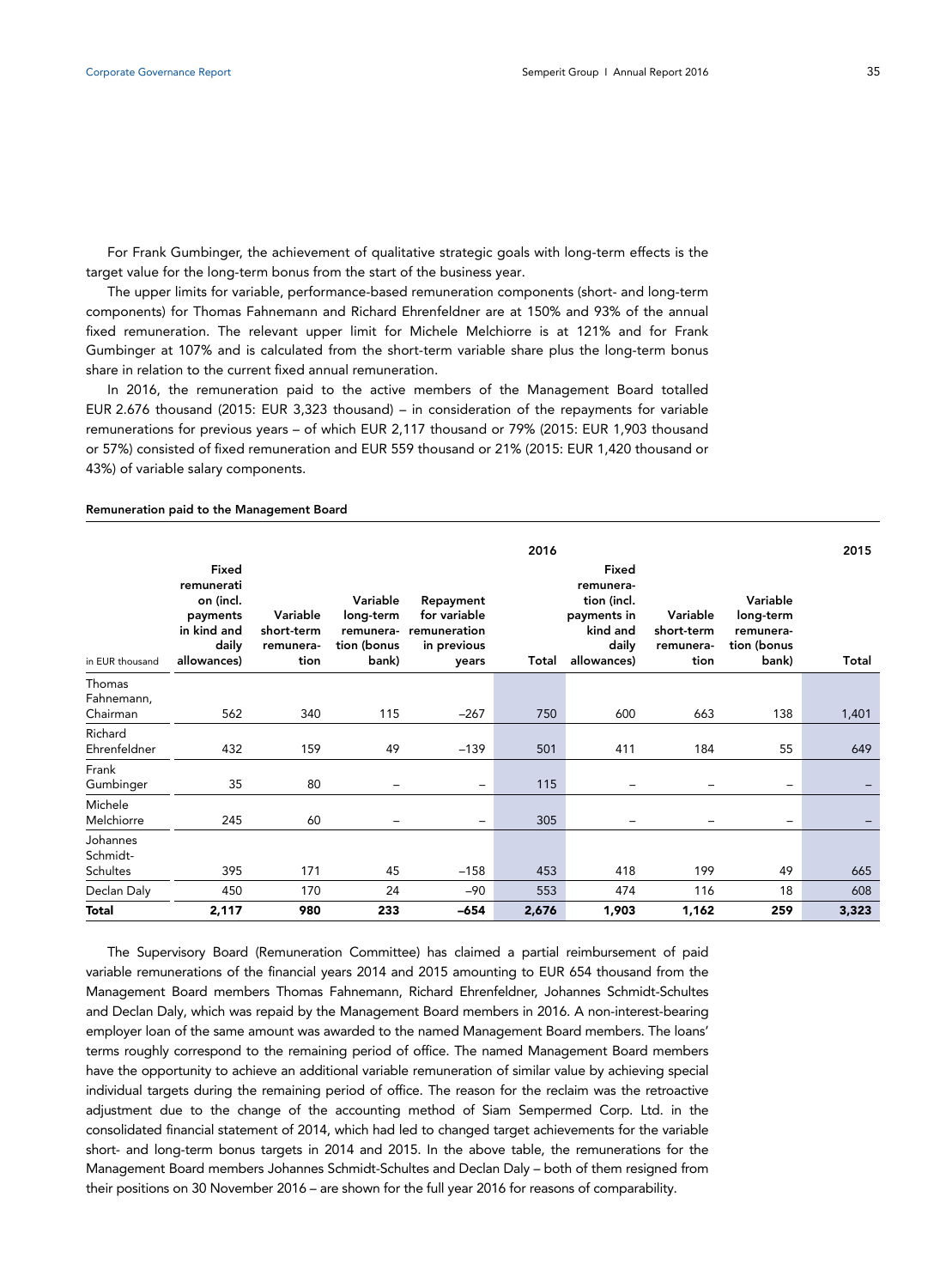Provisions have been made for the premature termination of the Management Board contracts with Johannes Schmidt-Schultes and Declan Daly in the financial year of 2016, while payment is made in the financial year of 2017.

## **Contributions to pensions**

A defined-contribution pension agreement has been established for the Management Board members Thomas Fahnemann, Frank Gumbinger and Michele Melchiorre as well as Declan Daly and Johannes Schmidt-Schultes. Annually, the company pays 1/14 of the respective fixed remuneration into a pension fund (APK Pensionskasse AG). The amount of the pension is based on the capital available in the pension fund. The payout is made in accordance with the pension fund agreement. Richard Ehrenfeldner is covered by a pension scheme based on a reinsurance policy with Generali Versicherung AG, where 1/7 of the annual fixed remuneration is paid in.

In addition, pension payments are made to previous Management Board members or their widows in accordance with the contractual commitments made by the company in the past.

#### **Contributions to pensions**

| in EUR thousand             | 2016 | 2015 |
|-----------------------------|------|------|
| Thomas Fahnemann            | 36   | 36   |
| <b>Richard Ehrenfeldner</b> | 58   | 53   |
| Frank Gumbinger             | 2    |      |
| Michele Melchiorre          | 16   |      |
| Johannes Schmidt-Schultes   | 25   | 25   |
| Declan Daly                 | 29   | 29   |
| <b>Total</b>                | 166  | 143  |

#### **Termination benefits – severance payments**

The Management Board members Thomas Fahnemann, Frank Gumbinger, Michele Melchiorre as well as Declan Daly and Johannes Schmidt-Schultes are subject to the Austrian Corporate Employee and Self-Employed Pension Act (Betriebliches Mitarbeiter- und Selbstständigenvorsorgegesetz – BMSVG). This Act stipulates that 1.53% of the individual's total remuneration (which includes all current remuneration, remuneration in kind and special payments) has to be paid to BONUS Vorsorgekasse AG.

In total, the expenses for severance payments amounted to EUR 35.9 thousand (2015: EUR 37.6 thousand). Richard Ehrenfeldner is covered by the termination benefits in accordance with legal requirements (Section 23 of the Austrian Employees Act (Angestelltengesetz – AngG)) for employment relationships in Austria that began prior to 1 January 2003 ("Abfertigung Alt"). In 2016, allocations were made to the provision for severance payments owed to Mr Ehrenfeldner amounting to EUR 15.4 thousand (2015: EUR 11.6 thousand). The total provision for severance payments stood at EUR 688.4 thousand as of 31 December 2016 (31 December 2015: EUR 701.9 thousand).

Upon premature termination of the Management Board mandate, the framework conditions for premature termination of contracts, pursuant to C-rule 27a of the Austrian Corporate Governance Code, will be considered adequately.

#### **Directors- and Officers- (D&O) Insurance**

A Directors and Officers (D&O) insurance has been taken out for the members of the Management Board and senior executives – no deductible is due from Management Board members in the event of a claim; the company bears the related costs.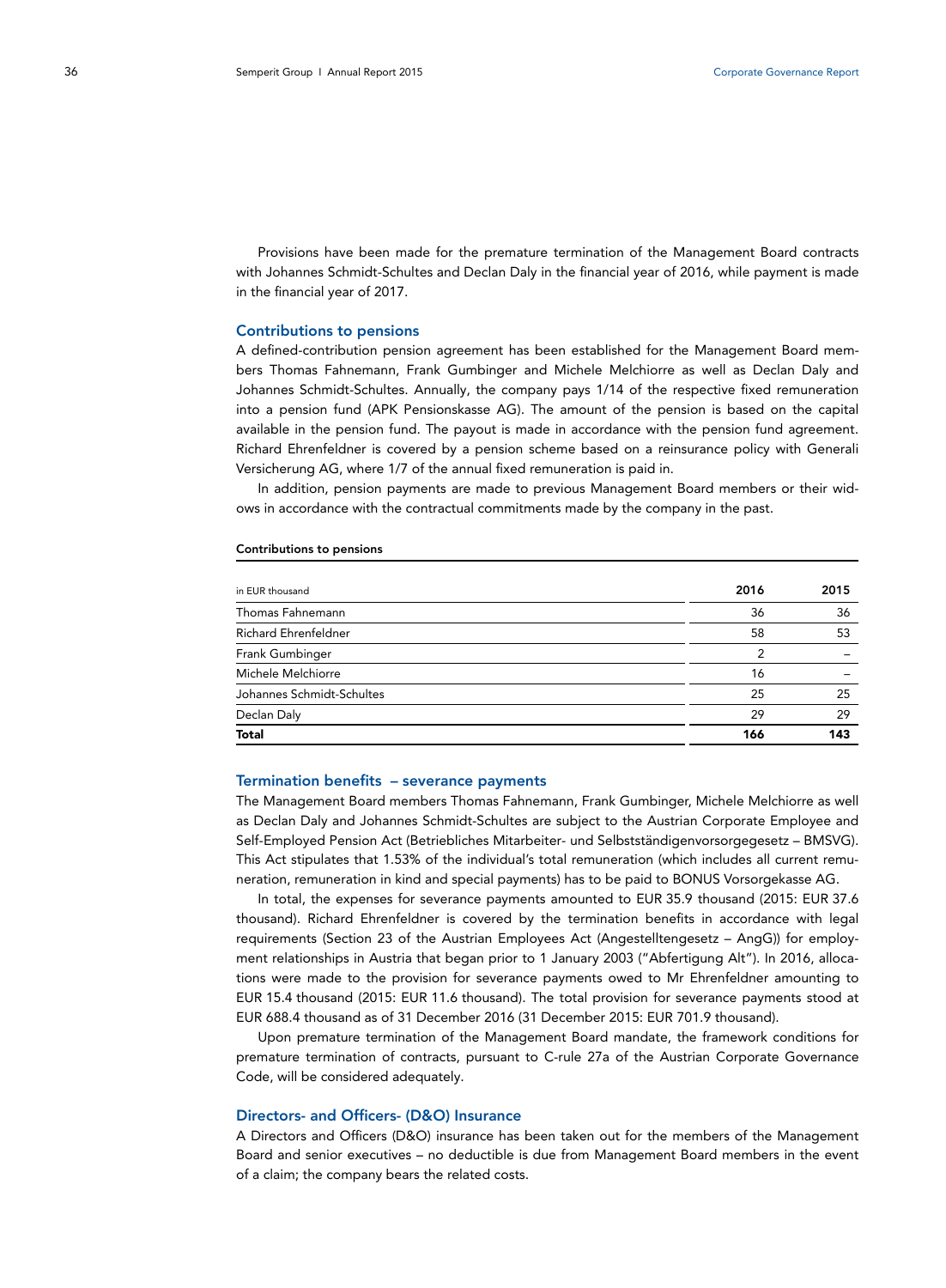## **Supervisory Board**

The Supervisory Board consists of eight shareholder representatives and four employee representatives. Due to the resignation of Stephan B. Tanda as of 1 February 2017, the number of shareholder representatives is reduced to seven persons until the next Annual General Meeting. The Supervisory Board has resolved to establish the following committees consisting of its own members to carry out specific functions: Remuneration Committee, Audit Committee, Nominating Committee, Strategy Committee, Joint Ventures Committee, Committee for Special Projects and Committee for Urgent Issues. The authority to make decisions and pass resolutions rests in the hands of the entire Supervisory Board.

#### **Meetings of the Supervisory Board and its committees**

The Supervisory Board convened for six meetings during the 2016 financial year. In 2016, no member of the Supervisory Board attended less than 50% of the meetings. Veit Sorger is Chairman of the Supervisory Board and his deputy is Felix Strohbichler.

The **Audit Committee,** led by the financial expert Patrick Prügger performs its duties in accordance with article 92 section 4a of the Austrian Stock Corporation Act and rule 40 of the Austrian Corporate Governance Code. The Audit Committee held three meetings in the financial year 2016 and specifically dealt with the preparation of the resolution for the 2015 annual and consolidated financial statements, risk management, the internal control system (ICS), internal auditing, the compliance organisation, corporate governance and the preparation for the audit of the annual and consolidated financial statements for 2016.

The **Remuneration Committee**, chaired by Veit Sorger, held five meetings dealing with the performance review talks for the financial year 2015 and the agreement of objectives of the members of the Management Board for the financial year 2016, the remuneration system for Management Board members, the termination agreements with Management Board members, the monitoring of the execution of the employment agreements of the Management Board as well as the bonus system for blue-collar and white-collar workers.

The **Nominating Committee**, under the chairmanship of Veit Sorger, held seven meetings to deal with the definition of qualification profiles for Management Board members, the definition of appointment procedures for Management Board positions, the selection process for Management Board members and the preparation of the nomination of candidates for the Management Board as well as the Talent Development and Succession Planning Process, the assessment of candidates for the Executive Committee and the succession planning for the Management Board within the Group.

The **Strategy Committee**, under the chairmanship of Felix Strohbichler, held two meetings, to deal with fundamental questions about the positioning of the business segments in the market and competitive environment as well as the strategic development of the group and accompanied the strategy project "Focus 2020".

The **Joint Ventures Committee**, under the chairmanship of Felix Strohbichler, convened five meetings and dealt with the relationships with the joint venture partner Sri Trang Agro-Industry Public Co Ltd. in Thailand, including the project for reorganisation of the joint venture activities, as well as the associated legal proceedings.

The Committee for Special Projects was established in July 2016 by the Supervisory Board and is chaired by Felix Strohbichler. The Committee held five meetings, at which it dealt primarily with the monitoring of the project for the sustainable increase of the operational results in the Sempermed segment.

The **Committee for Urgent Issues**, chaired by Veit Sorger, held one meeting dealing with the management of time-sensitive investment projects.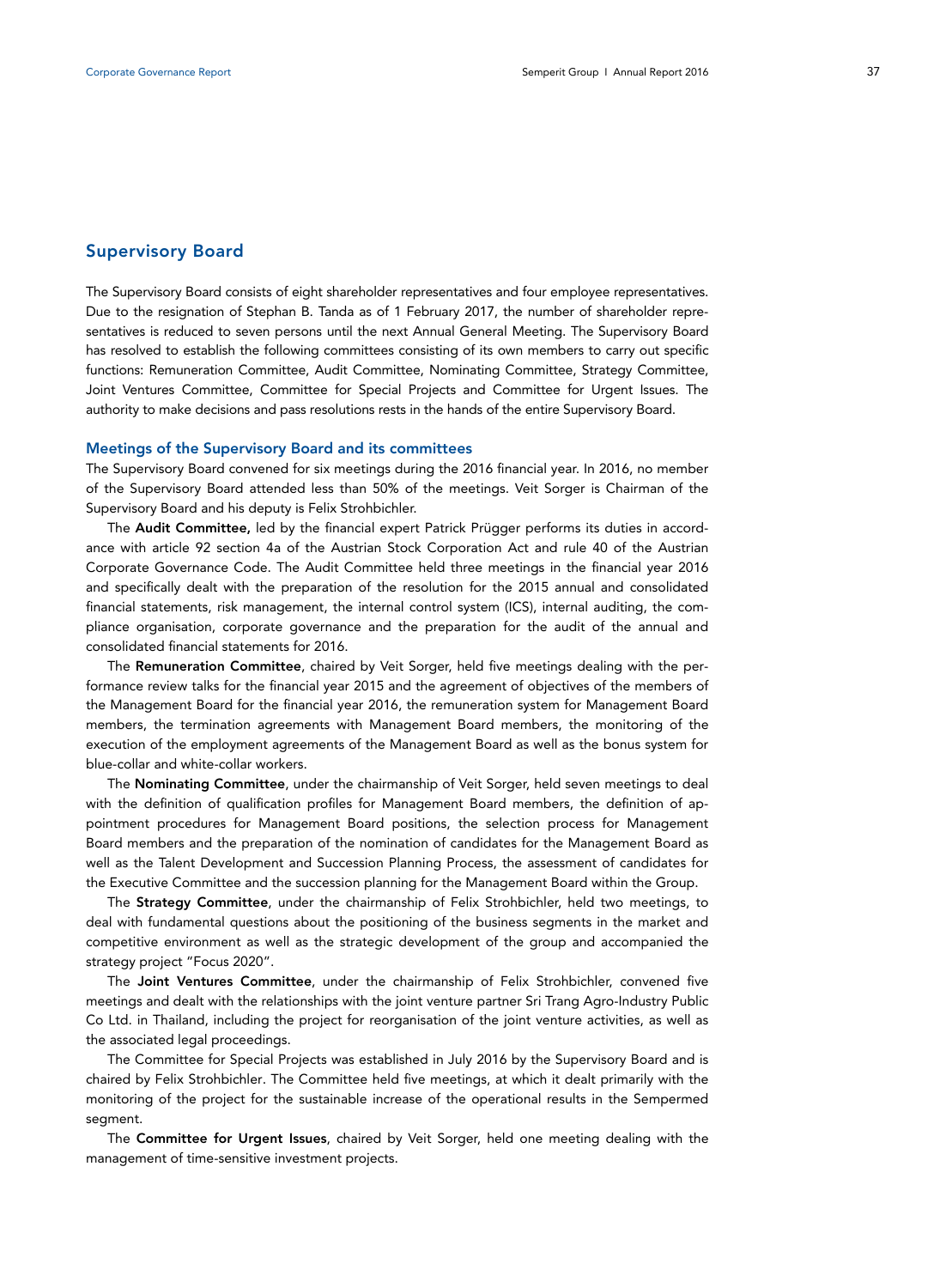In the financial year 2016, the Supervisory Board discussed in plenary the **self-evaluation** conducted in the fourth quarter of 2015 in the form of a questionnaire and in accordance with C-Rule 36 of the Austrian Corporate Governance Code. Measures were picked up and derived from it for the efficiency enhancement of the Supervisory Board activities. The results of the self-evaluation showed that the activities of the Supervisory Board have been assessed as good. Due to the dense work programme of the full Supervisory Board and its committees in 2016, a new self-evaluation by questionnaire was started at the beginning of 2017.

# **Corporate bodies of Semperit AG Holding: Supervisory Board**

#### **Shareholder representative**  Veit Sorger Chairman 2) 3) 1942 26/05/2004 Until the Annual General Meeting resolving upon the 2018 financial year Lenzing AG (Deputy Chairman) Felix Strohbichler Deputy Chairman  $2$  1974 28/05/2015 Until the Annual General Meeting resolving upon the 2018 financial year Lenzing AG (Deputy Chairman) Stefan Fida Member <sup>2)</sup> 1979 29/04/2014 Until the Annual General Meeting resolving upon the 2016 financial year – Walter Koppensteiner Member 2) 3) 1959 23/04/2012 Until the Annual General Meeting resolving upon the 2018 financial year – Patrick Prügger Member  $2$  1975 14/04/2011 Until the Annual General Meeting resolving upon the 2016 financial year Lenzing AG, AMAG Austria Metall AG Andreas Schmidradner Member <sup>2)</sup> 1961 20/05/2008 Until the Annual General Meeting resolving upon the 2019 financial year – Astrid Skala-Kuhmann Member  $2)$  3) 1953 29/04/2014 Until the Annual General Meeting resolving upon the 2016 financial year Lenzing AG **Employee representative Employee representative Employee representative Employee representative** Sigrid Haipl 1960 1960 26/03/2012 – Member of the Central Works Council of Semperit AG Holding, Member of the European Works Council, Chair of the Works Council – White-collar workers, Vienna Michaela Jagschitz 1961 29/04/2014 Deputy Chairman of the Works Council – White-collar workers, Wimpassing Markus Stocker 1979 1979 01/01/2017 – Chairman of the Central Works Council of Semperit AG Holding, Deputy Chairman of the European Works Council, Chairman of the Works Council – White-collar workers, Wimpassing Karl Voitl **1966** 20/03/2015 – Deputy Chairman of the Central Works Council of Semperit AG Holding, Chairman of the European Works Council, Deputy Chairman of the Works Council – Blue-collar workers, Wimpassing

**Composition of the Supervisory Board4)**

**Year of birth First appointed End of current term of office1)**

**Supervisory board position in other listed companies4)**

<sup>1)</sup> Pursuant to the Articles of Association, one fifth of the members of the Supervisory Board automatically leave their positions every year at the<br>end of the Annual General Meeting.

end of the Annual General Meeting.<br><sup>2)</sup> Have declared their independence vis-à-vis the Supervisory Board in accordance with C-Rule 53 of the Austrian Corporate Governance Code.<br><sup>3)</sup> No representation by a shareholder over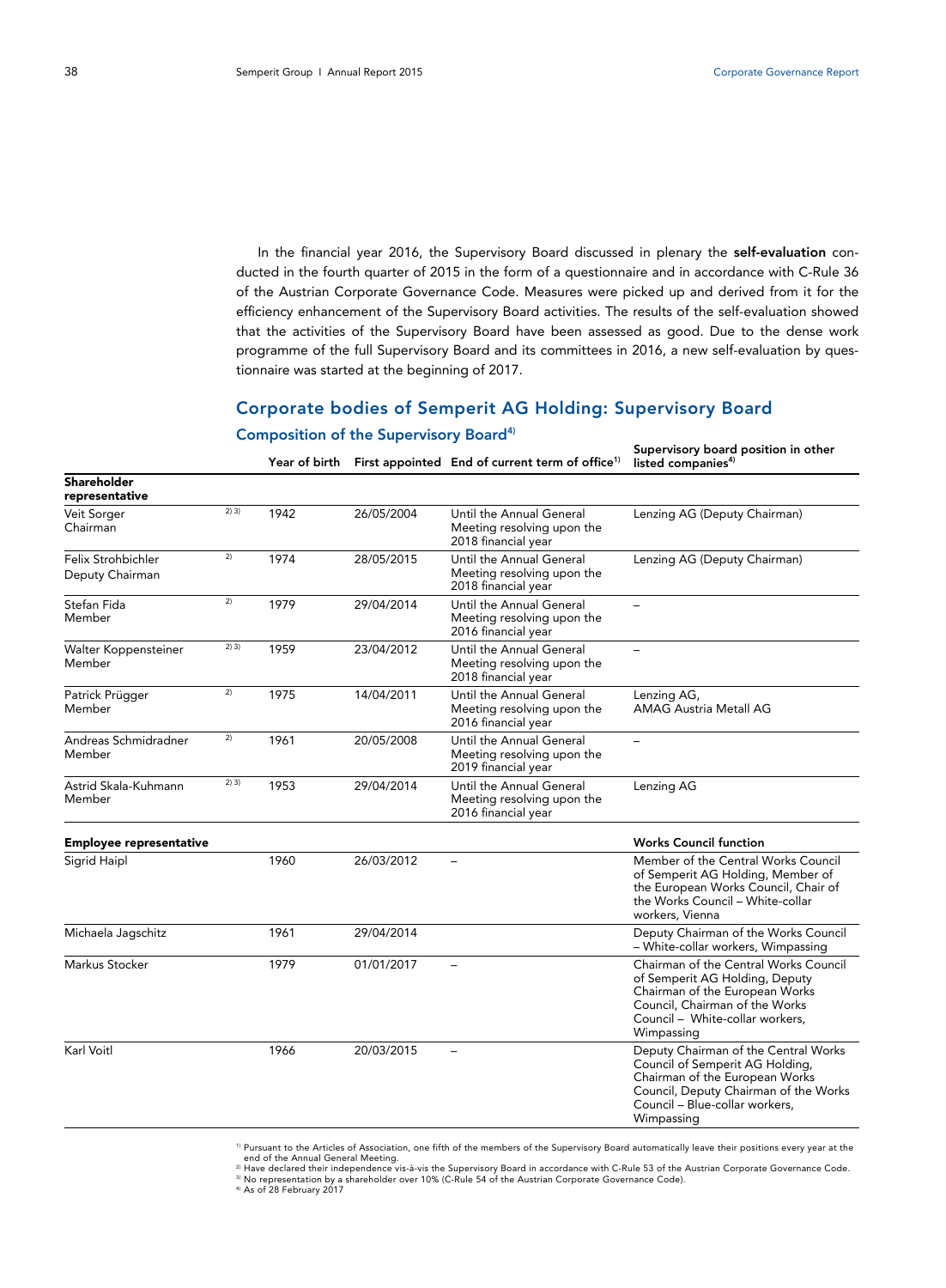## **Resigned members of the Supervisory Board**

|                                | Year of birth | First appointed to the<br><b>Supervisory Board</b> | End of term of current office         |
|--------------------------------|---------------|----------------------------------------------------|---------------------------------------|
| Shareholder representative     |               |                                                    |                                       |
| Stephan B. Tanda<br>Member     | 1965          | 26/04/2016                                         | Resigned the mandate on<br>01/02/2017 |
| Ingrid Wesseln<br>Member       | 1966          | 23/04/2012                                         | Resigned the mandate on<br>26/04/2016 |
| <b>Employee representative</b> |               |                                                    |                                       |
| Alexander Hollerer             | 1954          | 01/07/1998                                         | Until 31/12/2016                      |

#### **Guidelines for the independence of Supervisory Board members**

A member of the Supervisory Board shall be deemed independent if he/she has no business or personal relations with the company or its Management Board that would constitute a material conflict of interest and could thus influence the member's behaviour.

In evaluating the independence of a Supervisory Board member, the Supervisory Board uses the following guidelines, which correspond to those contained in Appendix 1 of the January 2015 version of the Austrian Corporate Governance Code:

- The Supervisory Board member shall not have been a member of the Management Board or a managing employee of the company or one of its subsidiaries in the past five years.
- The Supervisory Board member shall not maintain or have maintained in the past year any business relations with the company or one of its subsidiaries to an extent of significance for the Supervisory Board member.

This shall also apply to business relationships with companies in which the Supervisory Board member has a considerable economic interest, but not for exercising functions in the bodies of the group. According to L-Rule 48, the approval of individual transactions by the Supervisory Board does not automatically mean that the person is qualified as not independent.

- The Supervisory Board member shall not have been the auditor of the company or have owned a share in the auditing company or have worked there as an employee in the past three years.
- The Supervisory Board member shall not be a member of the Management Board of another company in which a Management Board member of the company is a Supervisory Board member.
- The Supervisory Board member shall not serve on the Supervisory Board for more than 15 years. This limitation does not apply to Supervisory Board members who are shareholders with a direct investment in the company or who represent the interests of such a shareholder.
- The Supervisory Board member shall not be a close relative (direct offspring, spouses, life partners, parents, uncles, aunts, siblings, nieces, nephews) of a Management Board member or of persons having one of the aforementioned relations.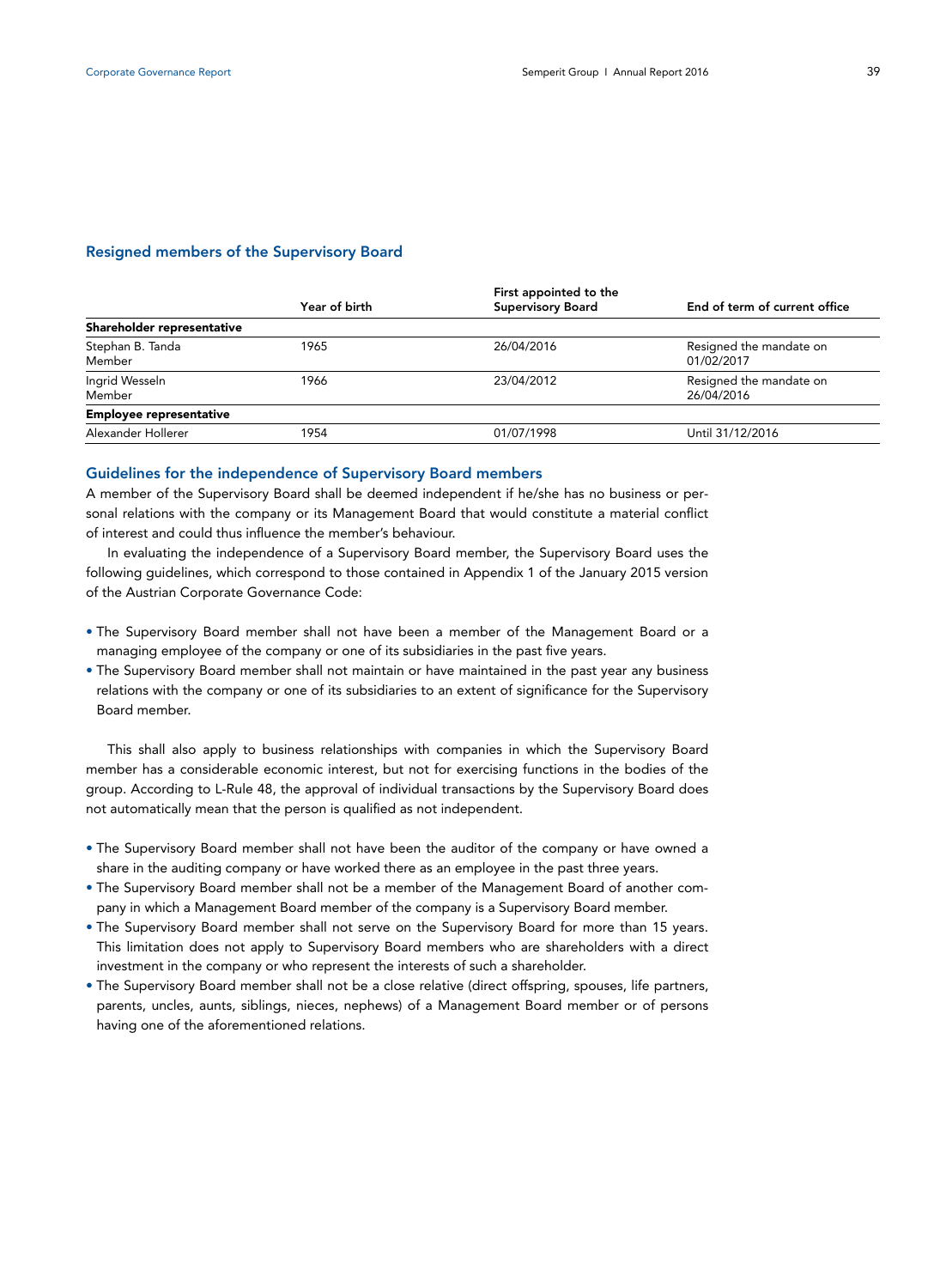| Committee                      | Members                                        |
|--------------------------------|------------------------------------------------|
| <b>Audit Committee</b>         | Patrick Prügger (Chairman, financial expert)   |
|                                | Alexander Hollerer, until 31/12/2016           |
|                                | Andreas Schmidradner                           |
|                                | Veit Sorger                                    |
|                                | Markus Stocker, as of 01/01/2017               |
|                                | Felix Strohbichler                             |
|                                | Karl Voitl                                     |
|                                |                                                |
| <b>Remuneration Committee</b>  | Veit Sorger (Chairman)                         |
|                                | Stefan Fida                                    |
|                                | Sigrid Haipl                                   |
|                                | Alexander Hollerer, until 31/12/2016           |
|                                | Andreas Schmidradner                           |
|                                | Markus Stocker, as of 01/01/2017               |
|                                | Felix Strohbichler                             |
| <b>Nominating Committee</b>    | Veit Sorger (Chairman)                         |
|                                | Stefan Fida                                    |
|                                | Sigrid Haipl                                   |
|                                | Alexander Hollerer, until 31/12/2016           |
|                                | Andreas Schmidradner                           |
|                                | Markus Stocker, as of 01/01/2017               |
|                                | Felix Strohbichler                             |
| <b>Strategy Committee</b>      | Felix Strohbichler (Chairman as of 26/04/2016) |
|                                |                                                |
|                                | Alexander Hollerer, until 31/12/2016           |
|                                | Walter Koppensteiner                           |
|                                | Andreas Schmidradner                           |
|                                | Astrid Skala-Kuhmann                           |
|                                | Veit Sorger (Chairman until 26/04/2016)        |
|                                | Markus Stocker, as of 01/01/2017               |
|                                | Karl Voitl                                     |
| Joint Ventures Committee       | Felix Strohbichler (Chairman as of 26/04/2016) |
|                                | Stefan Fida                                    |
|                                | Alexander Hollerer, until 31/12/2016           |
|                                | Patrick Prügger                                |
|                                | Veit Sorger (Chairman until 26/04/2016)        |
|                                | Markus Stocker, as of 01/01/2017               |
| Committee for Special Projects | Felix Strohbichler (Chairman)                  |
|                                | Sigrid Haipl                                   |
|                                | Alexander Hollerer, until 31/12/2016           |
|                                | Walter Koppensteiner                           |
|                                | Andreas Schmidradner                           |
|                                | Veit Sorger                                    |
|                                | Markus Stocker, as of 01/01/2017               |
|                                |                                                |
| Committee for Urgent Issues    | Veit Sorger (Chairman)                         |
|                                | Alexander Hollerer, until 31/12/2016           |
|                                | Markus Stocker, as of 01/01/2017               |
|                                | Felix Strohbichler                             |

## **Composition of the Committees of the Supervisory Board1)**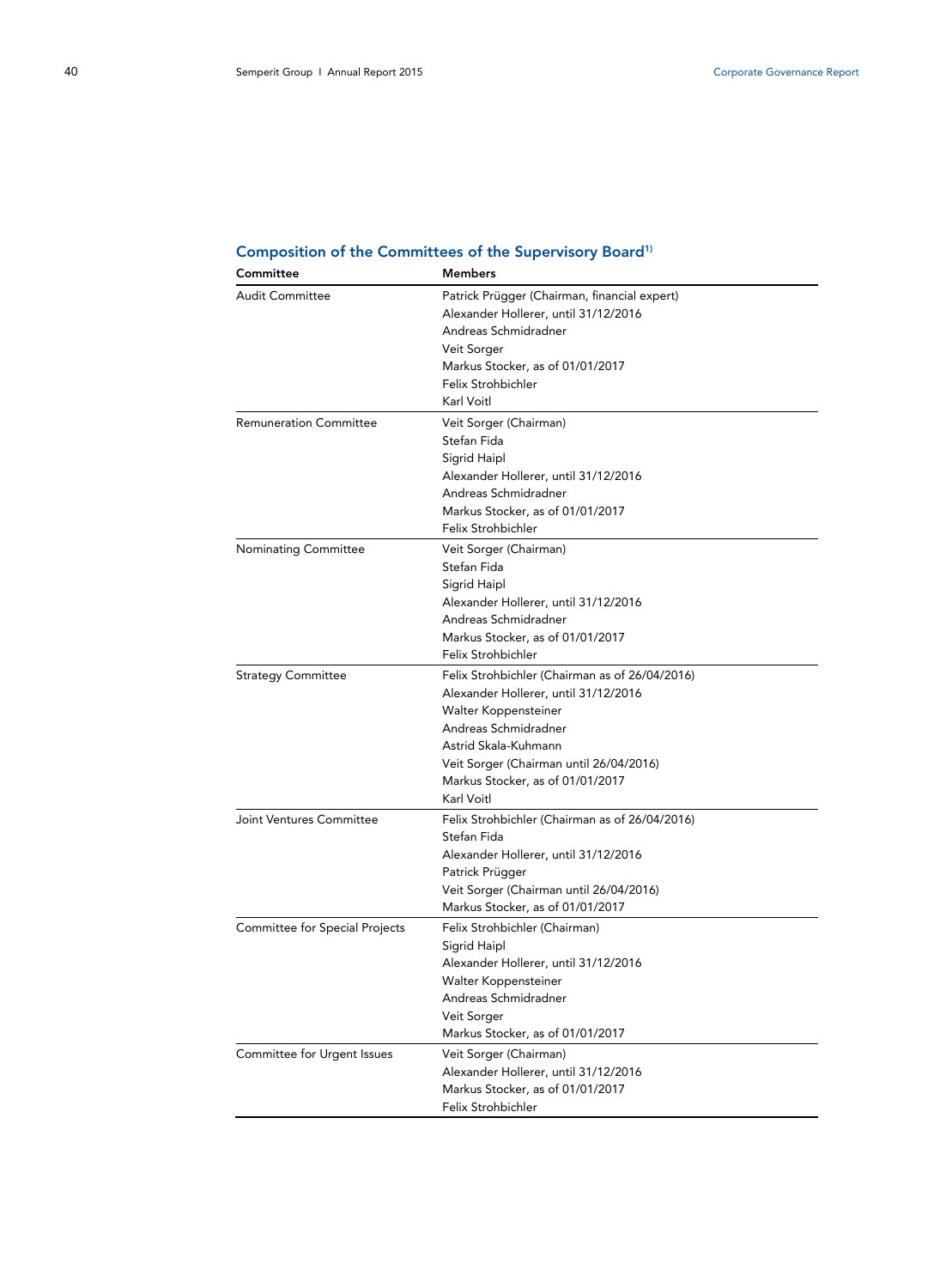## **Remuneration of the Supervisory Board**

On 26 April 2016, the Annual General Meeting approved the remuneration structure for the members of the Supervisory Board for 2015. A Directors and Officers (D&O) insurance has been taken out for the members of the Supervisory Board; the company bears the related costs.

#### **Remuneration paid in the 2016 financial year to shareholder representatives in the Supervisory Board1)**

|                                                   | <b>Base</b>  | <b>Remuneration for</b><br>membership of |                |         |
|---------------------------------------------------|--------------|------------------------------------------|----------------|---------|
| in EUR                                            | remuneration | the committee                            | Attendance fee | Total   |
| Veit Sorger, Chairman                             | 50,000       | 61,667                                   | 19,000         | 130,667 |
| Felix Strohbichler, Deputy Chairman <sup>2)</sup> | 23,333       | 16,667                                   | 12,000         | 52,000  |
| Stefan Fida                                       | 20,000       | 15,000                                   | 10,000         | 45,000  |
| Walter Koppensteiner                              | 20,000       | 5,000                                    | 8,000          | 33,000  |
| Patrick Prügger                                   | 20,000       | 23,333                                   | 11,000         | 54,333  |
| Andreas Schmidradner                              | 20,000       | 13,333                                   | 13,000         | 46,333  |
| Astrid Skala-Kuhmann                              | 20,000       | 3,333                                    | 9,000          | 32,333  |
| Ingrid Wesseln                                    | 20,000       | 5,000                                    | 5,000          | 30,000  |
| Michael Junghans <sup>3)</sup>                    | 11,667       | 8,333                                    | 8,000          | 28,000  |
| <b>Total</b>                                      | 205,000      | 151,666                                  | 95,000         | 451,666 |

<sup>1)</sup> Employee representatives receive no remuneration.<br><sup>2)</sup> Member of the Supervisory Board since 18/04/2015<br><sup>3)</sup> Deputy Chairman until 28/04/2015

## **Issuer compliance directive**

In order to implement and ensure compliance with all relevant stock exchange regulations, Semperit has issued its own Issuer Compliance Policy designed to prevent the misuse or dissemination of insider information. Compliance is monitored and administered by a specially designated Issuer Compliance Officer who reports directly to the Management Board.

# **Code of Conduct**

Beyond stock exchange compliance, Semperit Group has a compliance organisation that covers all corporate units. A Group Compliance Officer receives support in fulfilling his responsibilities from compliance officers working in the larger subsidiaries of the Semperit Group. The Group Compliance Officer reports any incidents to the Compliance Committee and the Management Board.

The Code of Conduct applies to all employees and managers and is available in several languages. Its most important objectives are to avoid corruption, money laundering, human rights violations and insider trading. In addition, it deals with aspects of data protection, export restrictions and the protection of the interests of all stakeholders. These requirements for behaviour are further specified in thematic compliance guidelines that are available to all employees on the Intranet. Employees receive an in-depth and practical training on the matters referred to in the Code of Conduct. In addition, the relevant employees are regularly updated about current issues, or when appropriate. The Code of Conduct can be viewed at the following website:

www.semperitgroup.com/en/compliance.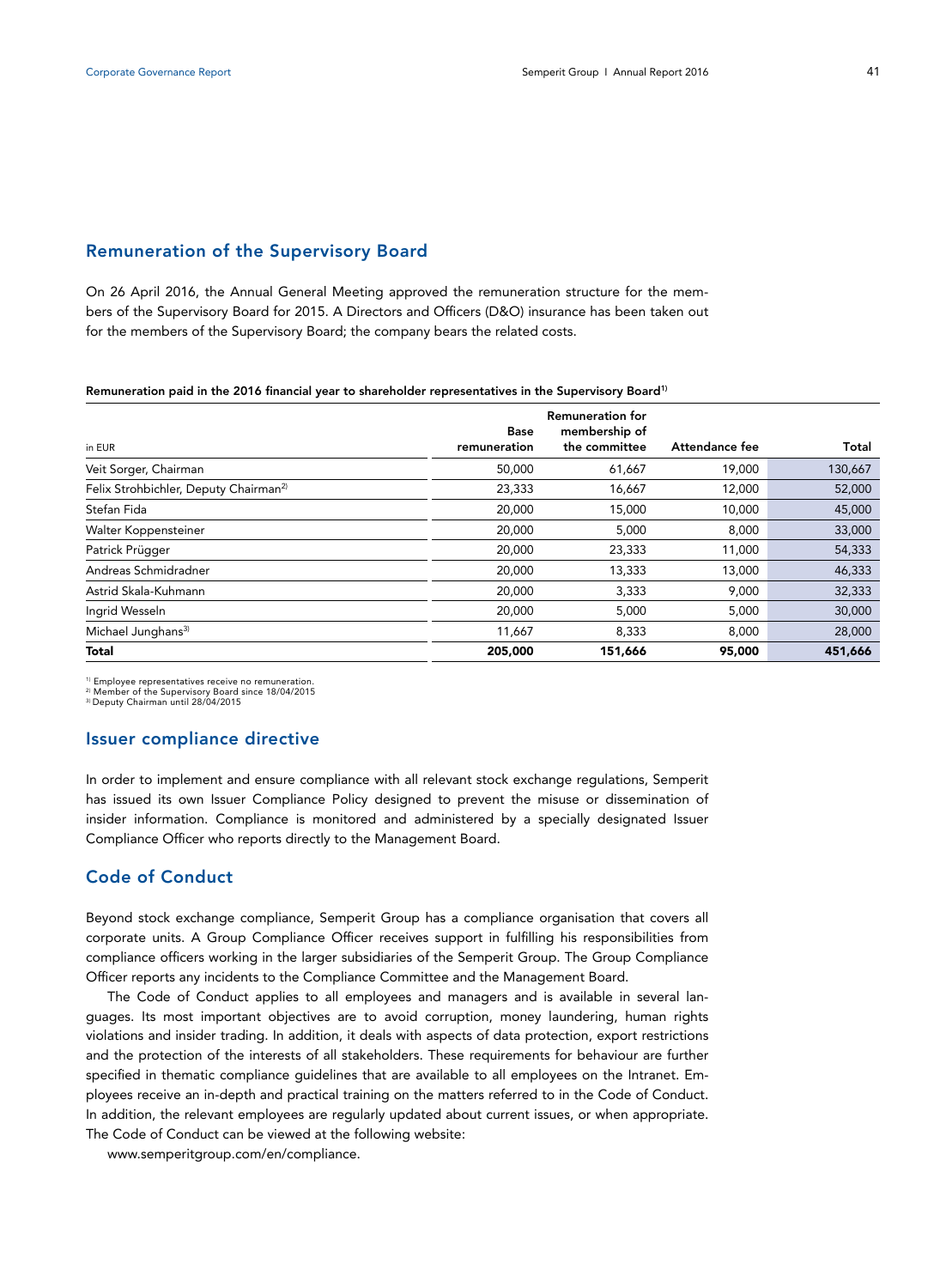## **Advancement of women**

Semperit sees itself as a fair and responsible employer, and would therefore like to offer equal opportunities to every employee. Using flexible work models such as flexitime and part-time work, as well as special parental part-time arrangements, the group aims at continuously increasing the proportion of female employees. As a traditional industrial company with a technical focus, the share of women in Austria and Group-wide was somewhat more than 20% at the end of 2016. The share of female employees amounted to almost 30% throughout Europe. The share of women in the Supervisory Board was one fourth at the end of 2016. There were no women in the Management Board. Overall, the share of women in management (Management Board, Executive Committee, Management Forum, department heads) was more than 10%.

## **Mangers' transactions**

Transactions with shares or debt instruments of the company or related derivatives respectively financial instruments carried out by members of the Management Board or the Supervisory Board are published in accordance with Article 19 of the Market Abuse Regulation:

http://issuerinfo.oekb.at/startpage.html. Directors' Dealings before 3rd July 2016 are available here: https://www.fma.gv.at/kapitalmaerkte/directors-dealings/directors-dealings-datenbank/.

## **Risk Management & Assurance**

The Risk Management & Assurance department assumes the central coordination, moderation and monitoring of the risk management process for the group as a whole. Together with the operational units, the department records and assesses substantial risks and reports them directly to the management and the Management Board. At least once a year, the Audit Committee presents the comprehensive risk report to the Supervisory Board. The Risk Management & Assurance department is supported by the local risk managers in the individual group units and also covers the insurance field. Whenever possible, the measures for risk reduction are also implemented in external insurance contracts.

Ernst & Young Wirtschaftsprüfungsgesellschaft m.b.H. has audited and confirmed the effectiveness of Semperit's risk management system for 2016 according to the C-Rule 83 of the Corporate Governance Code.

The purpose of the internal control system of Semperit is to ensure the effectiveness and efficiency of business operations, the reliability of financial reporting, and adherence to applicable laws and regulations. It also supports the early recognition and monitoring of risks from inadequate monitoring systems and fraudulent actions, and is revised and expanded on an ongoing basis by the Risk Management & Assurance department together with the relevant specialist departments. The management of the respective business units is responsible for the implementation and monitoring of the ICS and the risk management system. Cross-sectoral, group-wide standards and regulations are determined by the Management Board of Semperit AG Holding. Follow-up audits are undertaken at the various locations to ensure a sustainable implementation of the standards and regulations.